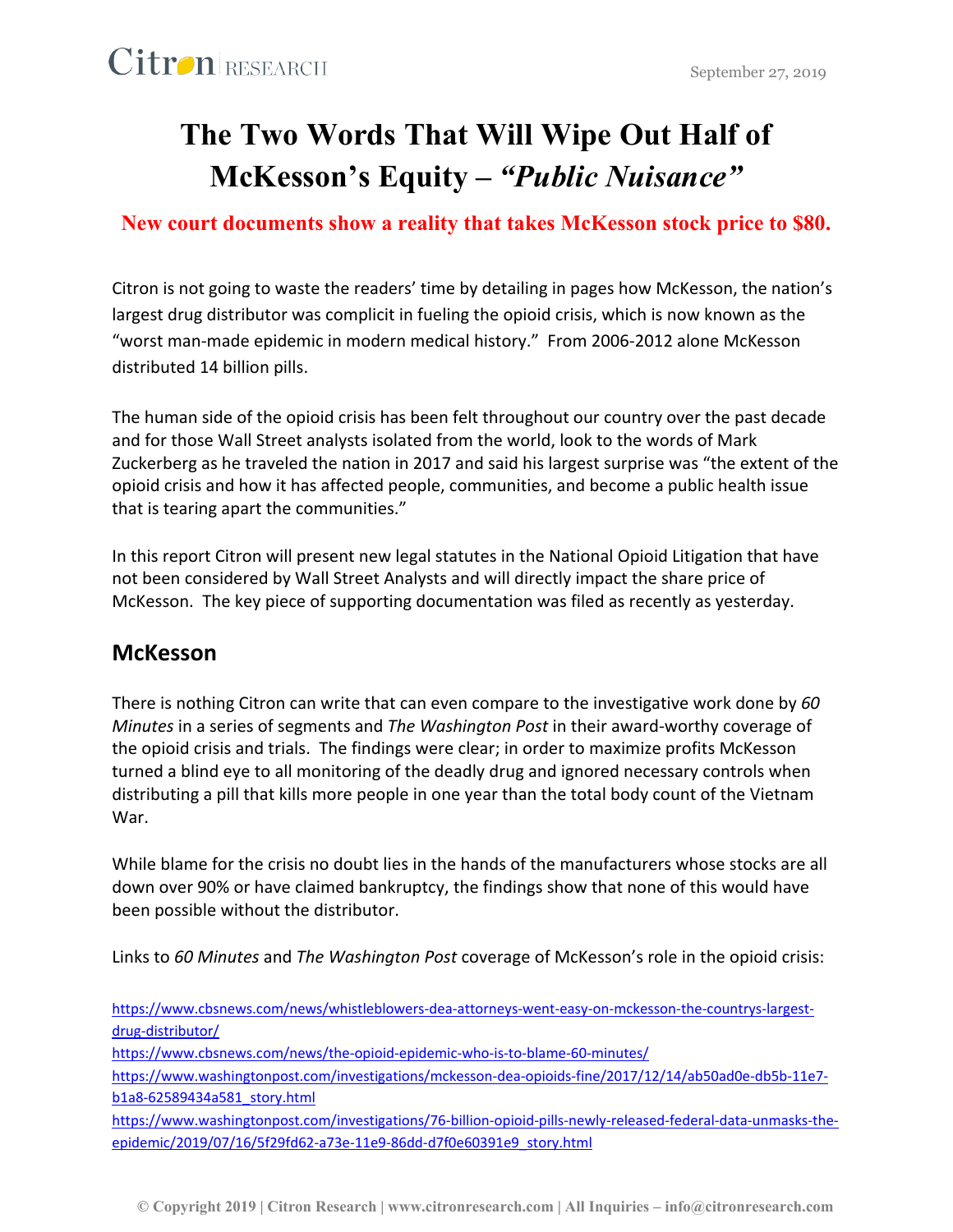[https://www.washingtonpost.com/investigations/internal-drug-company-emails-show-indifference-to-opioid](https://www.washingtonpost.com/investigations/internal-drug-company-emails-show-indifference-to-opioid-epidemic-ship-ship-ship/2019/07/19/003d58f6-a993-11e9-a3a6-ab670962db05_story.html)[epidemic-ship-ship-ship/2019/07/19/003d58f6-a993-11e9-a3a6-ab670962db05\\_story.html](https://www.washingtonpost.com/investigations/internal-drug-company-emails-show-indifference-to-opioid-epidemic-ship-ship-ship/2019/07/19/003d58f6-a993-11e9-a3a6-ab670962db05_story.html) [https://www.washingtonpost.com/health/feds-probe-manager-of-mckesson-narcotics-distribution-warehouse-in](https://www.washingtonpost.com/health/feds-probe-manager-of-mckesson-narcotics-distribution-warehouse-in-ohio/2019/09/18/0878fd26-d644-11e9-9610-fb56c5522e1c_story.html)[ohio/2019/09/18/0878fd26-d644-11e9-9610-fb56c5522e1c\\_story.html](https://www.washingtonpost.com/health/feds-probe-manager-of-mckesson-narcotics-distribution-warehouse-in-ohio/2019/09/18/0878fd26-d644-11e9-9610-fb56c5522e1c_story.html)

Without rehashing all of the details about the lack of controls at McKesson, just look at one quote from former DEA agent David Schiller.

*"This is the best case we've ever had against a major distributor in the history of the Drug Enforcement Administration. How do we not go after the number one organization? In the height of the epidemic, when people are dying everywhere, doesn't somebody have to be held accountable? McKesson needs to be held accountable."*

Citron reached out to Schiller but he could not comment for the story, as he is an expert witness in the current MDL case against McKesson.

### **The Two Words That Change Everything – Public Nuisance.**

On August 26, 2019, District Court Judge Thad Balkman of Cleveland County, Oklahoma, issued a 42-page decision ordering Johnson & Johnson to pay more than \$570 million for harm it allegedly caused the state of Oklahoma by marketing its opioid products. This judgment was to be paid **upfront** as it was tried under a rarely used legal theory of public nuisance.

This set off a chain of events that McKesson shareholders have ignored.

*"Since all the other states and governments want to use their nuisance statutes against the opioid makers and distributors, it's not good news for the companies that this judge found it was a valid theory." – University of Kentucky law professor Richard Ausness* 

<https://www.insurancejournal.com/news/national/2019/08/27/538017.htm>

Just a week after the J&J decision, Judge Dan Polster in the Northern District of Ohio, who is presiding in the McKesson case, had to determine if in fact this was a public nuisance and in a court ruling from **this week** we read:

*"Before the Court is the question of whether the Court or the jury will adjudicate the public nuisance claims asserted by Plaintiffs under Ohio law. For the reasons that follow, the Court concludes that public nuisance liability will be determined by the jury."*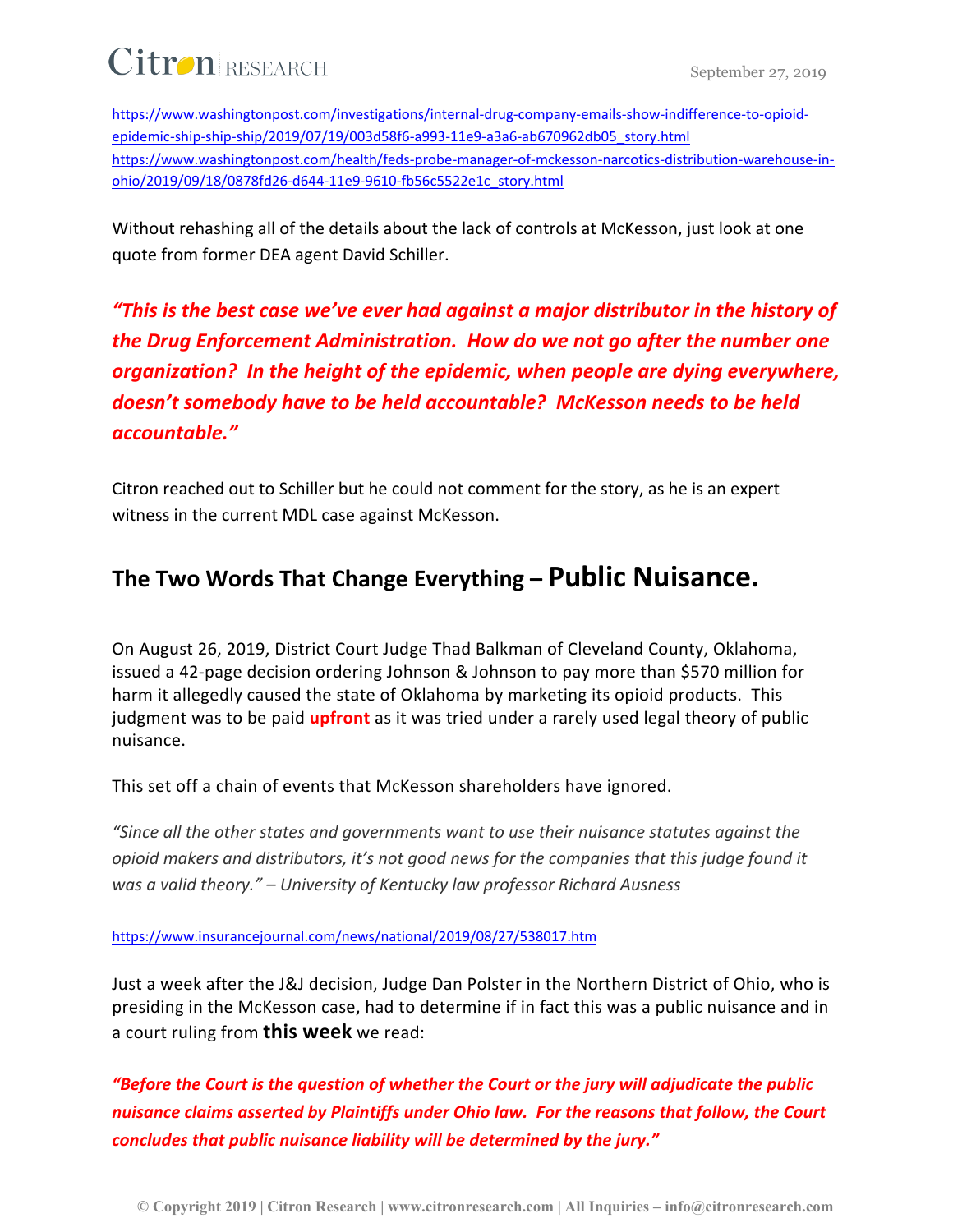How does this change everything? How does the Public Nuisance standard change the nature of the inevitable settlement or judgment? As described in a recent article by Manatt, Phelps & Phillips, LLP:

*"[A public nuisance] judgment is specifically tied to a remediation plan based on public health, rather than punitive damages principles."*

*"Monetary awards under a common-law nuisance claim are tied to the cost of remediating the nuisance."*

#### <https://www.jdsupra.com/legalnews/can-a-novel-legal-theory-combat-the-14278/>

Wall St. consensus currently assumes that a settlement/fine will be manageable and spread over 15 years for McKesson. Under Public Nuisance with the focus on immediate remediation their penalties will be much greater and probably assigned even if shareholders consider this unfair to the remaining companies who can afford to pay. You cannot remedy a problem by fining a bankrupt company.

Given the size of the J&J fine and that J&J must pay this upfront, public nuisance completely blows up any assumption made on the totality of damages in the multi state opioid cases assigned McKesson.

The long reach and unique nature of the public nuisance lawsuit was best described in *Politico* when discussing the role of public nuisance in negotiating the master settlement agreement with Big Tobacco.

*"When most of the states sued the tobacco companies to try to recoup their expenses attributable to their citizens' tobacco use, they invoked public nuisance law. But those cases became part of the [Master Settlement Agreement,](https://www.publichealthlawcenter.org/sites/default/files/resources/master-settlement-agreement.pdf) by which the companies agreed to pay the states a total of more than \$200 billion in order to avoid further legal proceedings. So the viability of the public nuisance claim never went to trial, though it drove the settlement."*

#### <https://www.politico.com/magazine/story/2019/08/28/johnson-and-johnson-decision-opioids-227913>

The introduction of public nuisance is a financial rabbit hole that Wall St. has not even begun to comprehend. This MDL is the first of many, and the costs of immediately fixing the broken communities are a stark contrast to the Wall St. consensus of a manageable fine to be paid over 15 years.

Momentum is against McKesson and its problems are only getting worse. As reported by *Bloomberg Law*, there are **currently >2,000 local governments in the MDL but on 9/11/19 a**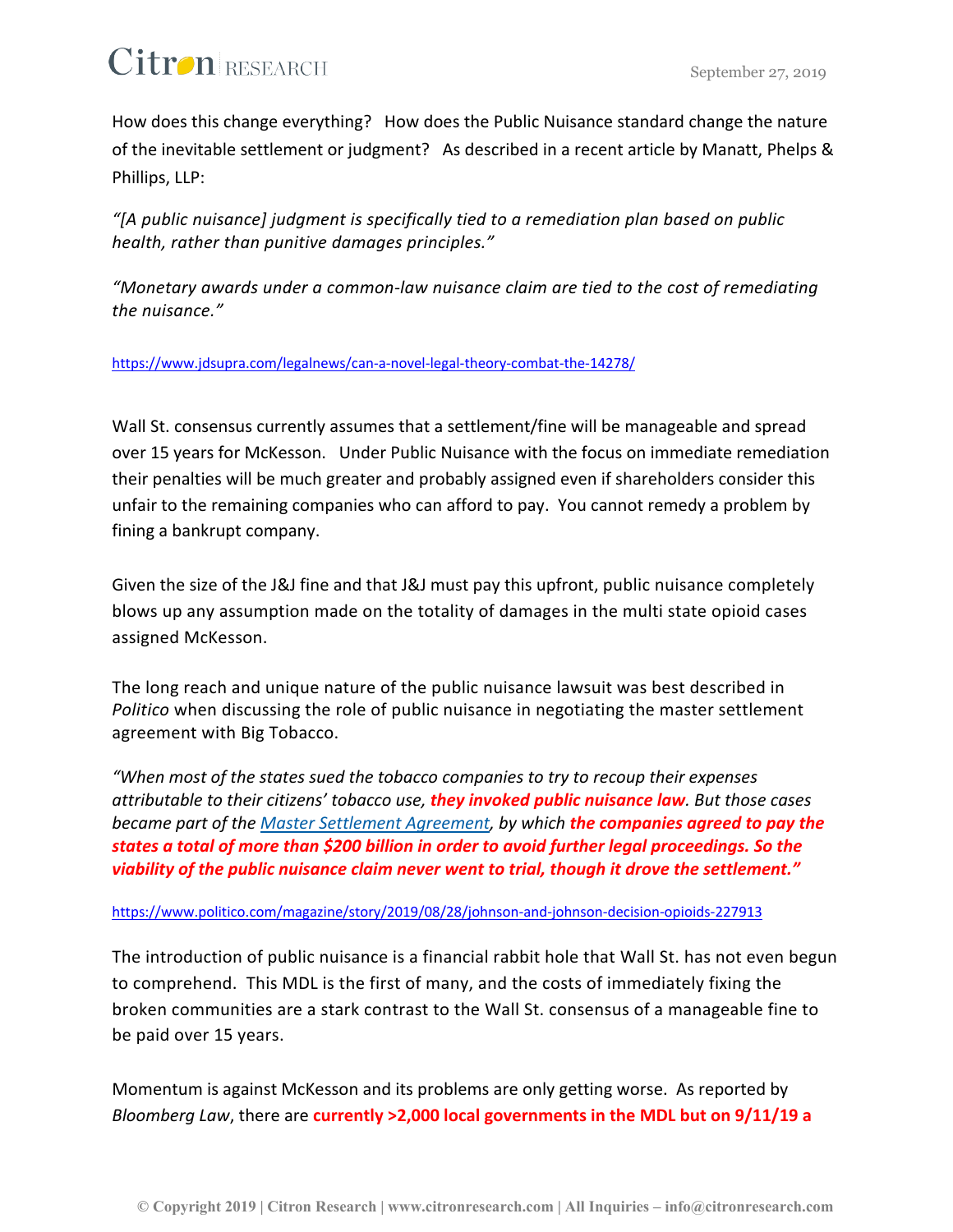

**federal judge in Ohio approved a novel settlement structure that could expand the number of parties to >34,000!**

[https://news.bloomberglaw.com/health-law-and-business/novel-nationwide-opioid-settlement-structure-blessed](https://news.bloomberglaw.com/health-law-and-business/novel-nationwide-opioid-settlement-structure-blessed-by-court)[by-court](https://news.bloomberglaw.com/health-law-and-business/novel-nationwide-opioid-settlement-structure-blessed-by-court)

Wolfe Research has published a detailed map of the 34 states where public nuisance laws could potentially include opioid-related damages.



Here is an example of how crazy the math can get:

Based on the J&J fine (6% market share) in Oklahoma, the **implied national fine for MCK (>18% market share) is over \$100B or 4x its current market cap!**

| <b>J&amp;J Opioid Market Share in Oklahoma</b>                | 6%    |
|---------------------------------------------------------------|-------|
| Oklahoma Population in mn                                     | 4     |
| J&J Public Nuisance Fine in Oklahoma in mn                    | \$572 |
|                                                               |       |
| McKesson Opioid Market Share Nationwide                       | 18%   |
| States with Public Nuisance Laws Population in mn             | 235   |
| <b>Implied McKesson Public Nuisance Fine Nationwide in bn</b> | \$101 |

#### **The Trial**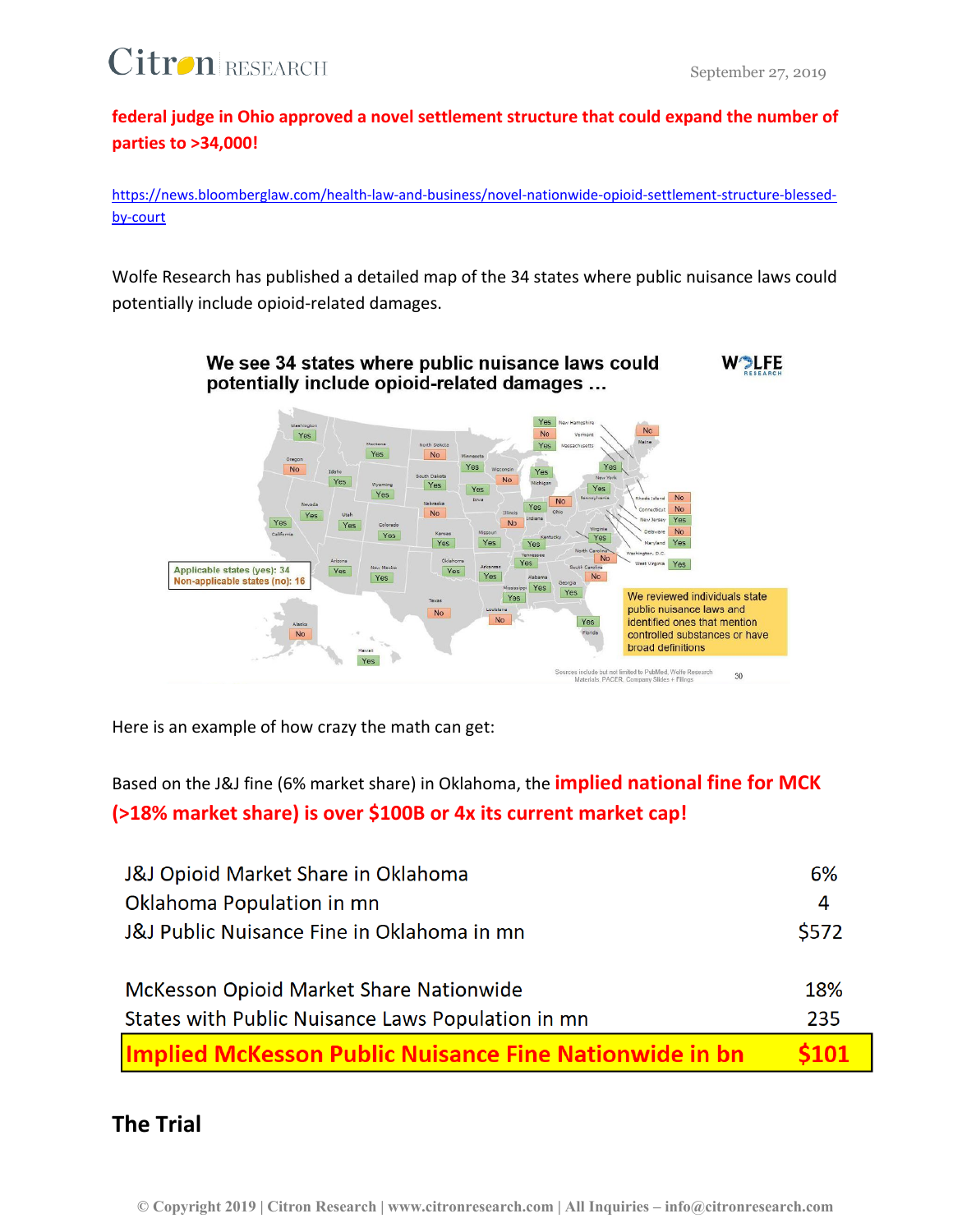

As we stated in the introduction, we are not going to use this article to attempt to predict a case that we all know the outcome of. BUT, for those who live in a cave and do not understand the role of the distributor, in this case McKesson, we recommend that investors read the McKesson case studies in the Energy and Commerce Committee report titled:

*"Red Flags and Warning Signs Ignored: Opioid Distribution and Enforcement Concerns in West Virginia"*

[https://republicans-energycommerce.house.gov/wp-content/uploads/2018/12/Opioid-Distribution-Report-](https://republicans-energycommerce.house.gov/wp-content/uploads/2018/12/Opioid-Distribution-Report-FinalREV.pdf)[FinalREV.pdf](https://republicans-energycommerce.house.gov/wp-content/uploads/2018/12/Opioid-Distribution-Report-FinalREV.pdf)

The case studies are chilling as they show a company who put profits over any form of controls as this Appalachian region was falling into crisis (e.g., distributing to pharmacies that were allegedly involved in the diversion of controlled substances, distributing to pharmacies with pharmacists with a felony conviction related to controlled substances, distributing 36 times the threshold amount, etc.).

McKesson distributed almost 300 million doses of hydrocodone and oxycodone to West Virginia pharmacies from 2006-2016. However, McKesson did not submit a single suspicious order report to the DEA regarding orders placed by West Virginia pharmacies until late 2013.

Here is a sample and backup documentation for one finding of McKesson supplying 5.66 million pills in just two years to a pharmacy in a town in West Virginia with just 400 people. During these two years, McKesson's CEO sold \$257 million of stock.

- *"McKesson supplied Sav-Rite No. 1 with more than 5.66 million doses of hydrocodone and oxycodone in 2006 and 2007. Based on these two years alone, Sav-Rite No. 1 was McKesson's third largest hydrocodone and oxycodone purchaser in West Virginia between 2006 and 2017."*
- *"McKesson's due diligence file for Sav-Rite No. 1 contained only one document, a November 2007 written declaration from the pharmacy's owner representing that the pharmacy sells only legitimate prescriptions."*
- *"In 2007, McKesson shipped an average of 9,650 hydrocodone pills a day to the Sav-Rite No. 1 pharmacy in Kermit, West Virginia. This was 36 times the threshold amount set by the Lifestyle Drug Monitoring Program."*
- *"McKesson continued to supply Sav-Rite No. 1 with massive quantities of opioids for five months after representing to the DEA that it had reviewed all customers pursuant to the Lifestyle Drug Monitoring Program."*

Here is another sample of a finding against McKesson supplying its largest purchaser of opioid pills in West Virginia: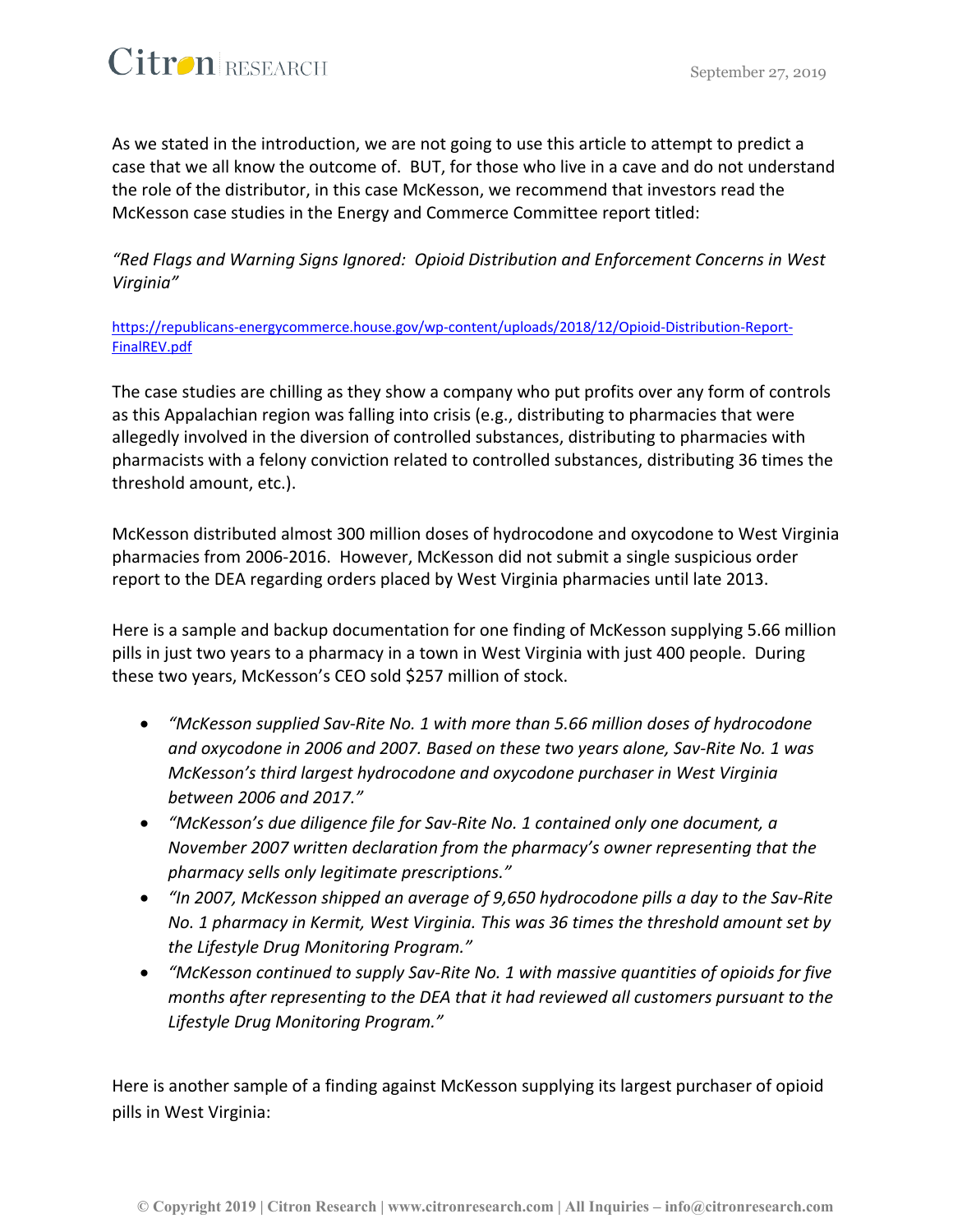- *"Family Discount Pharmacy in Mount Gay-Shamrock was McKesson's biggest purchaser of hydrocodone and oxycodone in West Virginia between 2006 and 2017. McKesson supplied the pharmacy with more than 5.91 million doses of hydrocodone and oxycodone during six years between 2006 and 2014, including more than 3.82 million doses in 2006 and 2007 alone."*
- *"McKesson did not retain sufficient due diligence files documenting its relationship with Family Discount Pharmacy in Mount Gay-Shamrock during 2006 and 2007, including documentation regarding the company's apparent decision to terminate the pharmacy as a customer for "compliance reasons."*
- *"McKesson did not consider its prior relationship with Family Discount Pharmacy when evaluating the pharmacy's new customer application in 2010, with a member of McKesson's regulatory affairs division at one point stating, "I cannot see any reason we should be hesitant" with respect to the pharmacy."*
- *"In 2010, McKesson set the hydrocodone threshold for Family Discount Pharmacy, a pharmacy previously terminated by McKesson for compliance reasons, at a level that was 31 times higher than what the company determined warranted supplementary explanation on its new customer questionnaire."*
- *"Family Discount Pharmacy in Mount Gay-Shamrock purchased nearly five times the amount of hydrocodone from McKesson than a nearby Rite Aid Pharmacy. McKesson fulfilled the orders placed by Family Discount Pharmacy during a time when the surrounding area had "serious prescription drug abuse issues" per a local law enforcement officer."*
- *"McKesson terminated Family Discount's Mount Gay-Shamrock pharmacy in April 2014, but did not undertake an on-site regulatory review of the co-owned Stollings location until sixteen months later. McKesson did review purchase data from the Stollings pharmacy around the time it terminated the Mount Gay-Shamrock location, however, documentation produced to the Committee regarding that review consisted of only a single page of handwritten notes."*

Below is an image of the 2012 new customer questionnaire where Family Discount provided its estimated dispensing data: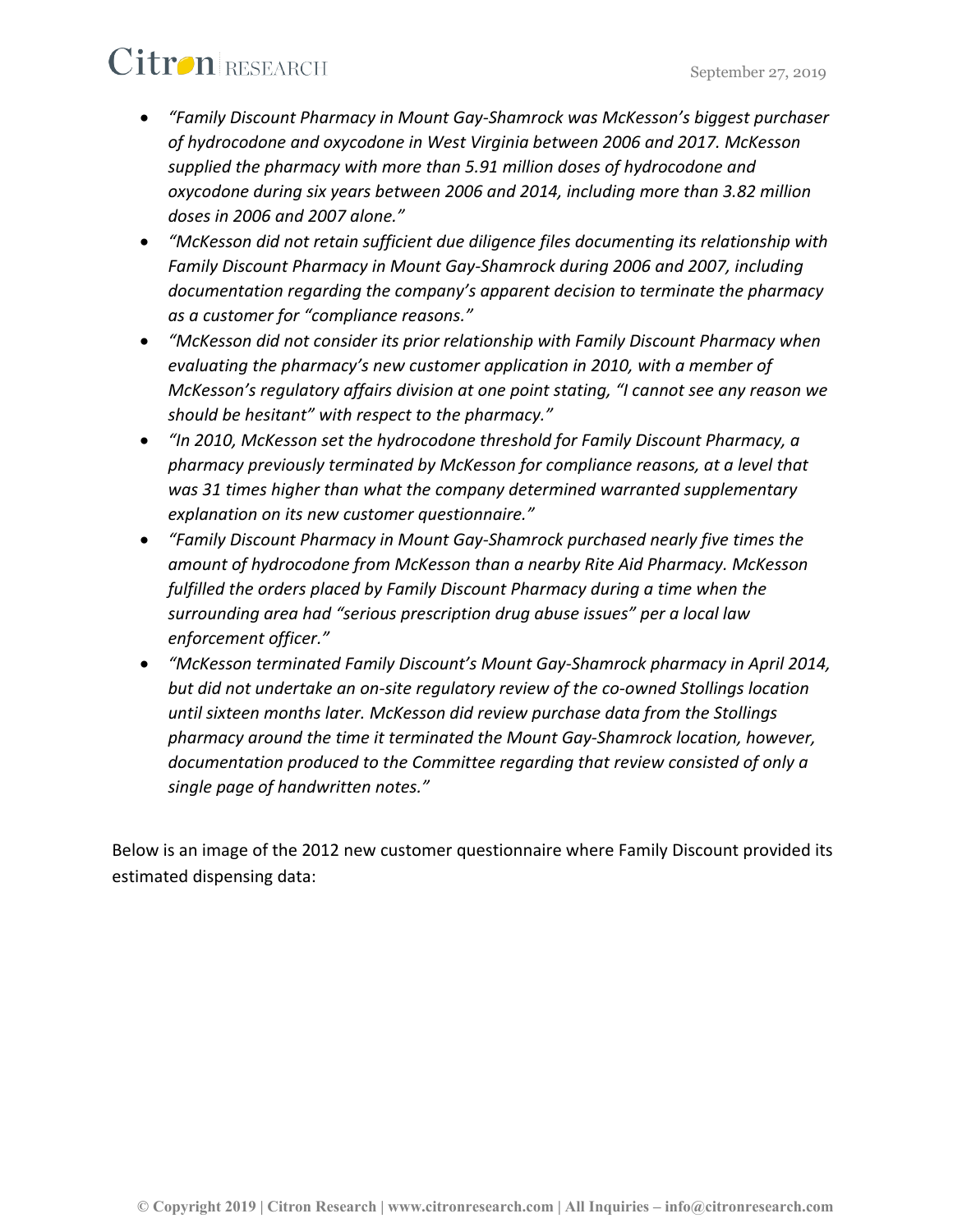

McKesson's defense in the case as we read in this week's pleadings are nothing short of offensive to everyone involved:

*"In short, evidence relating to McKesson's alleged failure to refuse to ship suspicious order should be excluded. For similar reasons, evidence regarding McKesson's alleged failure to report suspicious orders to DEA is likewise irrelevant and inadmissible."*

*"Plaintiffs have no evidence demonstrating a direct causal relationship between the opioid pills shipped by McKesson and Plaintiffs' alleged injuries."*

[https://www.dropbox.com/s/dnhyidj20lgyvtd/National%20Prescription%20Opiate%20Litigation%20%289.25.19%2](https://www.dropbox.com/s/dnhyidj20lgyvtd/National%20Prescription%20Opiate%20Litigation%20%289.25.19%29%20MCK.pdf?dl=0) [9%20MCK.pdf?dl=0](https://www.dropbox.com/s/dnhyidj20lgyvtd/National%20Prescription%20Opiate%20Litigation%20%289.25.19%29%20MCK.pdf?dl=0)

The trial will be judged by a jury as noted by the judge:

*"While a bench trial may insulate litigants from the inflamed passions of a jury, there is also great virtue in entrusting the judgment of any case – especially one with such broad social significance – to the collective deliberation of twelve citizens representing a cross-section of society, properly instructed by the Court, rather than reposing the entire responsibility in the mind and sensibilities of just one individual."*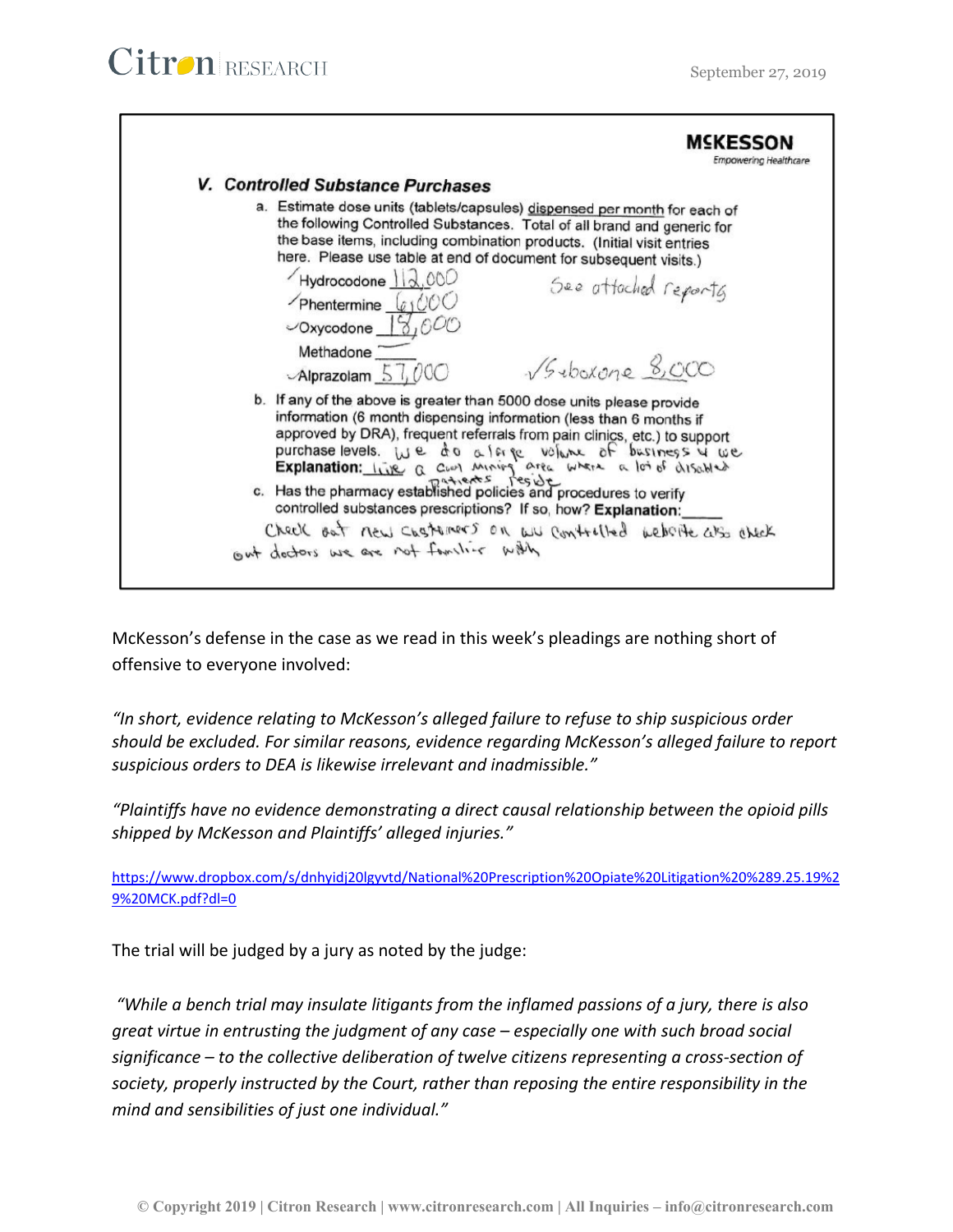[https://www.dropbox.com/s/cqt1m81tpfu49z8/National%20Prescription%20Opiate%20Litigation%20%289.24.19](https://www.dropbox.com/s/cqt1m81tpfu49z8/National%20Prescription%20Opiate%20Litigation%20%289.24.19%29.pdf?dl=0) [%29.pdf?dl=0](https://www.dropbox.com/s/cqt1m81tpfu49z8/National%20Prescription%20Opiate%20Litigation%20%289.24.19%29.pdf?dl=0)

### **The Judge – The Honorable Dan Aaron Polster**

This is THE most important part of the story that has changed. Judge Polster will decide the damages for the public nuisance charge. McKesson and the other distributors viewed Judge Polster as biased and attempted to get him removed from the case. In a decision just filed yesterday in denying to motion for his removal we get a glimpse into the mentality of the judge at the pulse of the damages. These are direct quotes from September 26, 2019 court filing:

*"The opioid epidemic is historic, one of the greatest tragedies of our time. It cuts across all ages,*  races, religions, and socio-economic groups. The human toll is staggering, and the continuing *economic burden on government at all levels is extreme. Publicly acknowledging this human toll does not suggest I am biased; it shows that I am human."*

*"The opioid crisis is a topic of everyday conversation. There are few if any Ohioans who don't have a family member, a friend, a parent of a friend, or a child of a friend who has not been impacted."*

*"It goes without saying that if even a small fraction of the 2,000 cases in the MDL requires a months-long trial, the federal judiciary will be overwhelmed and most of the defendants would be forced into bankruptcy, simply because of litigation costs. (Two manufacturer defendants – Insys and Purdue – have filed for bankruptcy this year.)"*

*"Ordinarily, the resolution of a social epidemic should be the responsibility of our other two branches of government, but these are not ordinary times. I feel it is important for our citizens to know what I am doing and to have confidence that the judicial branch is up to the task – I have said so publicly."*

*[https://www.dropbox.com/s/bss70jc76aktfnb/National%20Prescription%20Opiate%20Litigation%20%289.26.19%2](https://www.dropbox.com/s/bss70jc76aktfnb/National%20Prescription%20Opiate%20Litigation%20%289.26.19%29.pdf?dl=0) [9.pdf?dl=0](https://www.dropbox.com/s/bss70jc76aktfnb/National%20Prescription%20Opiate%20Litigation%20%289.26.19%29.pdf?dl=0)*

Citron believes that Judge Polster is not here to play nice to the defendants in the case but rather administer justice and receive the money immediately to repair his region.

### **The Damages – How Much Could the McKesson Liability Be?**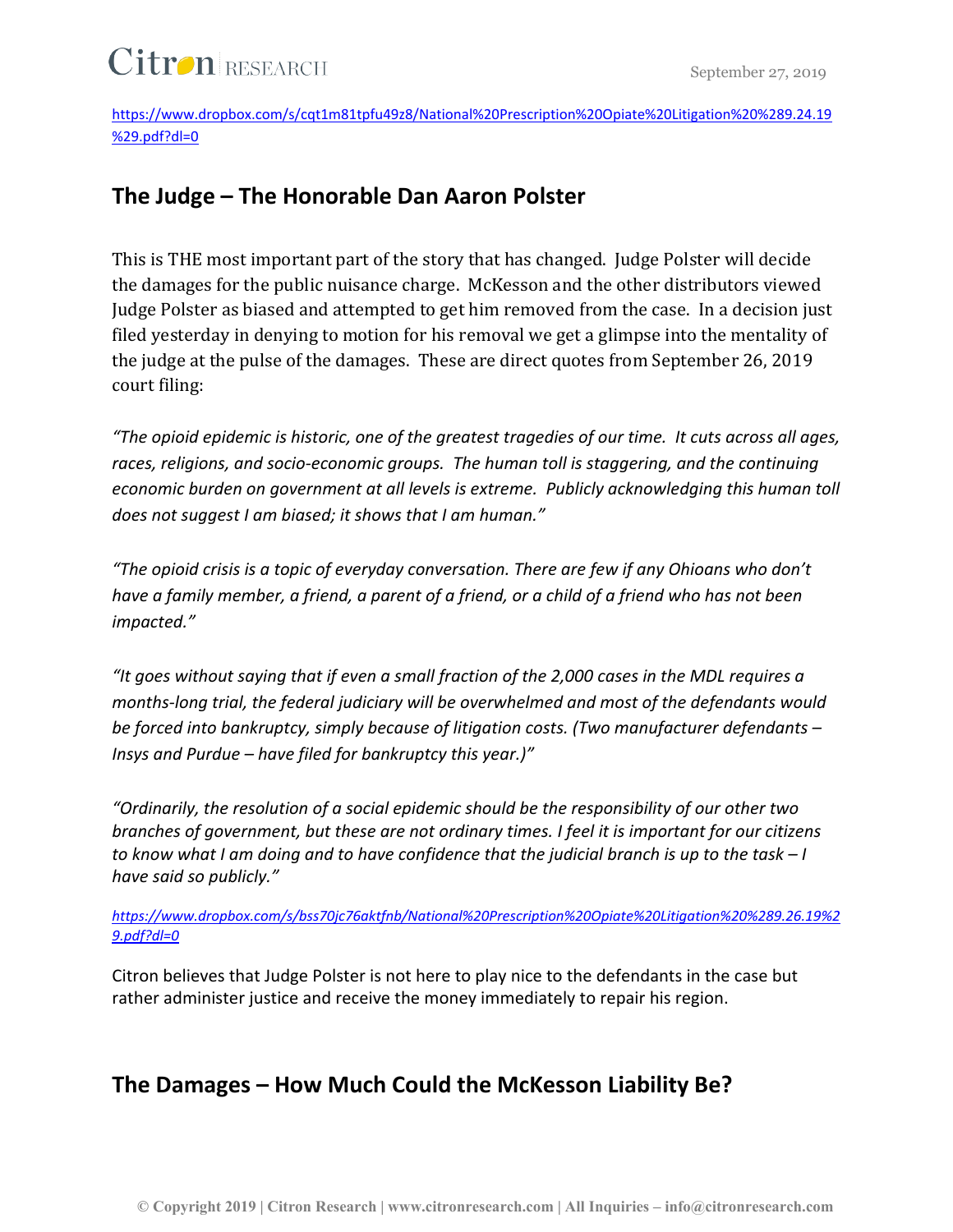What we do know is the consensus estimate of the three distributors splitting \$20 billion over 15 years is far from the new reality of repairing these communities NOW. The damages seem to be a black hole.

In a new court filing this Wednesday, we learned that just two counties in Ohio are asking Teva to pay "billions of dollars to Plaintiffs".

#### [https://www.dropbox.com/s/m3y92i51ajoc5re/National%20Prescription%20Opiate%20Litigation%20%289.25.19](https://www.dropbox.com/s/m3y92i51ajoc5re/National%20Prescription%20Opiate%20Litigation%20%289.25.19%29%20TEVA.pdf?dl=0) [%29%20TEVA.pdf?dl=0](https://www.dropbox.com/s/m3y92i51ajoc5re/National%20Prescription%20Opiate%20Litigation%20%289.25.19%29%20TEVA.pdf?dl=0)

Citron believes that when all states are settled the total liability to McKesson will be closer to \$20 billion. Note these are not punitive, but rather remediation to all municipalities who have been affected. This is payment NOW.

Does the legal system really care if McKesson shareholders lose \$60 in equity? The point here is not to save shareholders, it is to make good on a problem while still preserving a company that plays an important role in the drug supply chain.

We have no doubt in his deliberation on damages Judge Polster will consider that:

- McKesson CEO John Hammergren made \$800 million while helping create "the worst man-made epidemic in modern medical history"
- The company bought back \$8 billion of their own stock in just the last five years
- McKesson can afford to pay without disrupting their business

Here are some of the remediation programs for just one year of public nuisance in Oklahoma for J&J that set a precedent for what Citron believes McKesson will have to fund nationwide:

- Establishing treatment programs and services to provide services to any Oklahoman in need of them
- Providing housing and employment services, along with guidance services for juveniles, to minimize contact with the criminal justice system
- Offering public medication and disposal services
- Creating a Screening, Brief Intervention and Referral to Treatment (SBIRT) practice dissemination program in which all primary care and emergency practices statewide would participate
- Developing pain prevention and non-opioid pain management therapies to implement statewide
- Expanding and targeting distribution of the anti-overdose medication naloxone
- Implementing multiple smaller programs including creating a medical case management program, developing continuing education programs, improving hospital management and infrastructure, and funding neonatal screening and treatment programs

### **Why have the analysts not acknowledged the new risks?**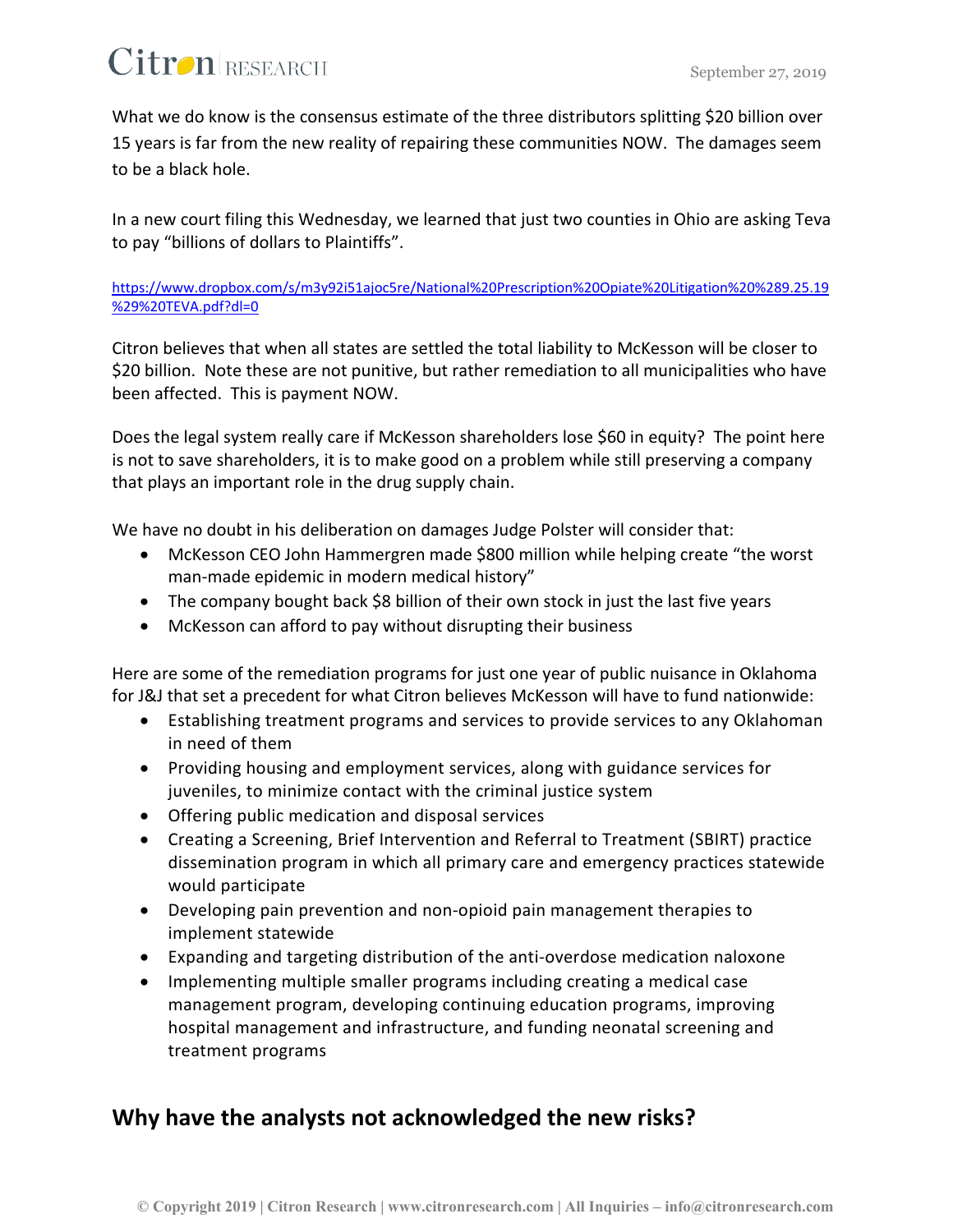

Wall St. is partly to blame for the opioid epidemic. While people in Main St. are dying by the hundreds every day, Wall St. maintained all price targets on INSYQ, MNK, and ENDP all the way down encouraging the opioid management's behavior. Look at the consensus targets for all of these companies that are now all but gone.

If you see your name or your firm on this list – you were part of the problem.

| <b>INSYU</b> |                                 |                    |                   |                |                   |
|--------------|---------------------------------|--------------------|-------------------|----------------|-------------------|
|              | Firm                            | Analyst            | Recommendation    | <b>Tgt Pxl</b> | Date              |
|              | $\n  W$ Piper Jaffray           | David Amsellem     | overweight        |                | 38.00 05/07/15    |
| 2            | <b>RBC Capital Markets</b>      | Randall S Stanicky | outperform        |                | 35.50 $05/20/15$  |
|              | 3) JMP Securities               | Jason N Butler     | market outperform |                | 32.50 05/08/15    |
|              | $\theta$   Jefferies            | David M Steinberg  | buy               |                | 31.50 $05/21/15$  |
|              | <b>5</b> Wells Fargo Securities | Michael Faerm      | outperform        |                | $05/21/15$ $\sim$ |
| $\bullet$    | Oppenheimer & Co                | Rohit Vanjani      | market perform    |                | 05/08/15          |

#### ENDP

 $INIONO$ 

|                                                  | <b>Firm</b>                  | Analyst                   | Recommendation | Tgt PxI | Date                               |
|--------------------------------------------------|------------------------------|---------------------------|----------------|---------|------------------------------------|
|                                                  |                              | David Amsellem            | overweight     |         | $117$ 05/18/15 $\sim$              |
| 2 国                                              | J.P. Morgan                  | Christopher T Schott      | overweight     |         | 110 $05/21/15$                     |
| 3) 图                                             | <b>Canaccord Genuity</b>     | <b>Corey Davis</b>        | buy            |         | $104$ 05/19/15 $\sim$              |
| 4 8                                              | Morgan Stanley               | David R Risinger          | Overwt/In-Line |         | $101$ 05/11/15 $\sim$              |
| 5) 目                                             | Goldman Sachs                | Gary Nachman              | buy/attractive |         | $101$ 02/19/15                     |
|                                                  | 6 图 Fe Guggenheim Securities | Swati Kumar               | buy            |         | $100 \left  05/18/15 \right  \sim$ |
| $\pi$                                            | <b>SVB Leerink</b>           | Jason M Gerberry          | outperform     |         | $0$ 05/18/15 $\sim$                |
| 8 圖                                              | <b>RBC Capital Markets</b>   | Randall S Stanicky        | outperform     |         | 805/12/15                          |
| $\emptyset$ $\blacksquare$ $\blacksquare$ Stifel |                              | <b>Annabel Samimy</b>     | <b>buy</b>     |         | 95 05/18/15 $\sim$                 |
| 10                                               | Susquehanna Financial        | <b>Andrew Finkelstein</b> | neutral        |         | $95 \, 05/12/15$ $\sim$            |
| 11)                                              | Cowen                        | <b>Ken Cacciatore</b>     | market perform |         | 85 05/19/15                        |
| 12 国                                             | William Blair & Co           | <b>Tim Lugo</b>           | market perform |         | 84 05/18/15                        |

#### MNK

| Firm                                     | Analyst                | Recommendation     | Tgt PxI | Date                  |
|------------------------------------------|------------------------|--------------------|---------|-----------------------|
| $\Box$ $\Box$ $\Box$ Barclays            | Douglas D Tsao         | overweight         |         | 150 05/08/15          |
| $\sqrt{2}$ <b>E</b> Piper Jaffray        | David Amsellem         | overweight         |         | 150 $05/05/15$ $\sim$ |
| <b>Jefferies</b><br>3) 圓                 | <b>Anthony Petrone</b> | buy                |         | 145 05/06/15          |
| Deutsche Bank<br>4 图                     | Gregory B Gilbert      | buy                |         | $140$ 05/06/15 $\sim$ |
| 5)<br>J.P. Morgan                        | Christopher T Schott   | overweight         |         | 05/05/15              |
| $\theta$<br><b>Guggenheim Securities</b> | Swati Kumar            | buy                |         | $05/14/15$ $\sim$     |
| Oppenheimer & Co<br>7) 图                 | Akiva Felt             | outperform         |         | 140 $05/05/15$ $\sim$ |
| 8 圆<br><b>SVB Leerink</b>                | Jason M Gerberry       | market perform     |         | 133 $05/05/15$ $\sim$ |
| Goldman Sachs<br>9 圖                     | Gary Nachman           | neutral/attractive |         | $131$ 04/27/15 $\sim$ |
| 10 图<br>Morgan Stanley                   | David R Risinger       | Equalwt/In-Line    |         | $127 \, 05/07/15$     |
| 11) <b>F.</b> BMO Capital Markets        | David Maris            | market perform     |         | $120$ 05/19/15 $\sim$ |
|                                          |                        |                    |         |                       |

Guggenheim analyst Glen Santangelo wrote in a note this week "we fully acknowledge that a settlement could potentially be much higher than we expect, but we continue to believe that most scenarios would be manageable and that the government will not want to harm these businesses to the point of risking the integrity of the pharmaceutical supply chain."

What world does he live in? If McKesson's stock was at \$50… does that affect the supply chain? Thank goodness he was not a banking analyst in 2008.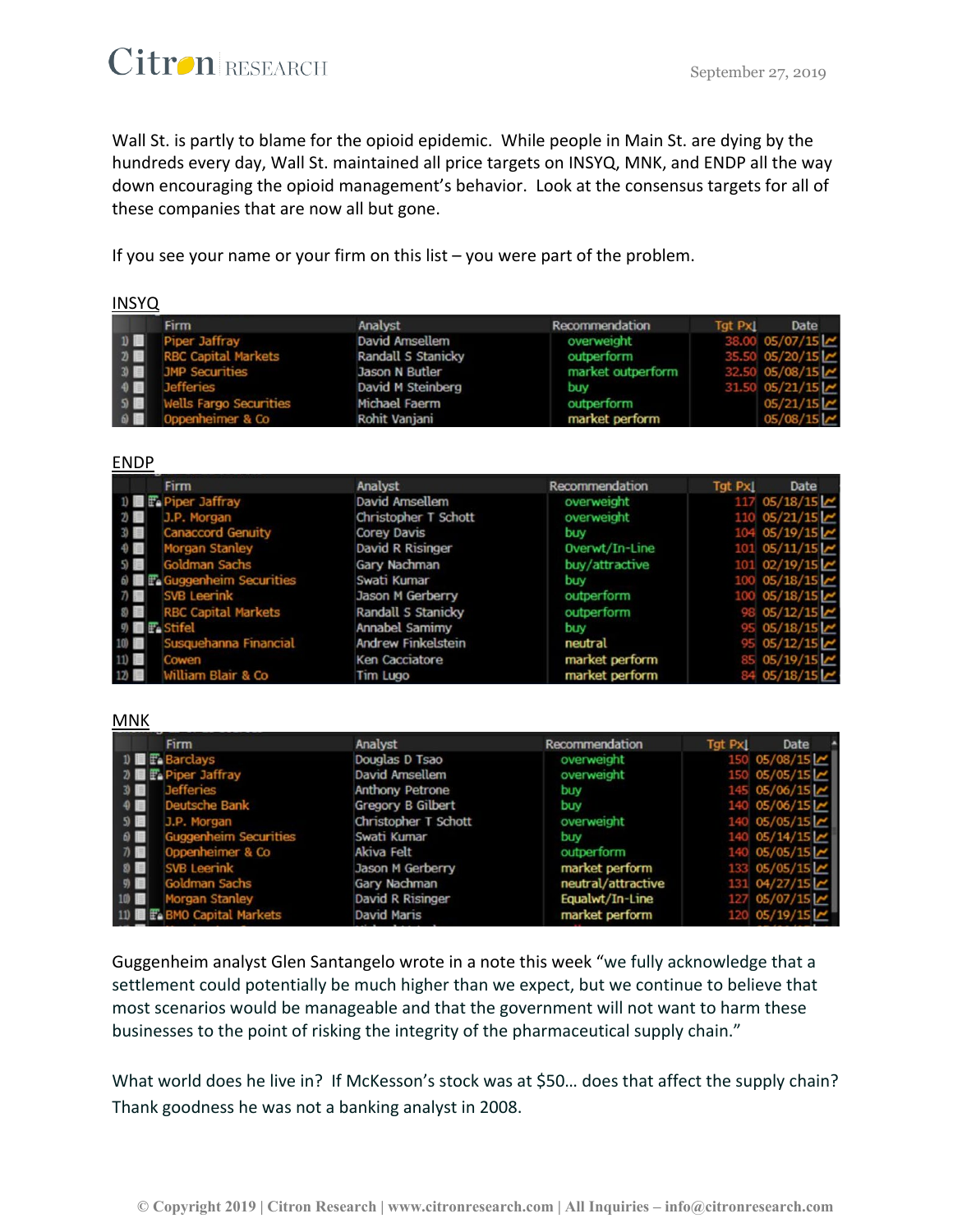The share price of McKesson's stock is irrelevant to the decision of the many judges who are about to rule on this matter. McKesson's equity could get wiped out completely and still not be at risk for disrupting the supply chain.

We expect McKesson to generate between \$1.2 billion and \$1.5 billion in discretionary cash flow annually in FY2020 and FY2021, assuming about \$1 billion in share repurchases. They can easily raise debt and issue equity for the large upfront payment ahead of them.

## **It Could Get Worse**

While Citron believes that the outcomes and damages that will be incurred by McKesson will be enough to erase close to 50% of the equity, Citron suspects that a criminal indictment will soon be issued on many top-level McKesson executives.

#### Rhetorical Question:

What happens when *60 Minutes* runs a special on a company that is "too big to prosecute"? They eventually get prosecuted.

### **The Indictment of McKesson's Chief Compliance Officer – Citron believes the problems at McKesson will soon go Criminal.**

A light has been shined on this criminal like behavior in the recent indictment of former McKesson Chief Compliance Officer David Gustin. Citron believes the Gustin indictment was nothing more than a way for the government to bring a case against McKesson executives or the company as whole.

- The Gustin Indictment is incredibly brief at only one paragraph. Quite unusual for ANY indictment
- Gustin is charged with conspiracy yet the charge has no co-conspirators
- If a criminal case and civil case are simultaneously occurring and the criminal case ends early, they can use all the evidence from the criminal case in the civil case against McKesson
- Emails published by *The Washington Post* show that Gustin was actually an employee who warned upper management of their non compliance going as far as to say McKesson was "going to end up paying the price… big time".

[https://www.dropbox.com/s/9xlcts8r4l1i0dv/National%20Prescription%20Opiate%20Litigation%20%287.19.19%2](https://www.dropbox.com/s/9xlcts8r4l1i0dv/National%20Prescription%20Opiate%20Litigation%20%287.19.19%29.pdf?dl=0) [9.pdf?dl=0](https://www.dropbox.com/s/9xlcts8r4l1i0dv/National%20Prescription%20Opiate%20Litigation%20%287.19.19%29.pdf?dl=0)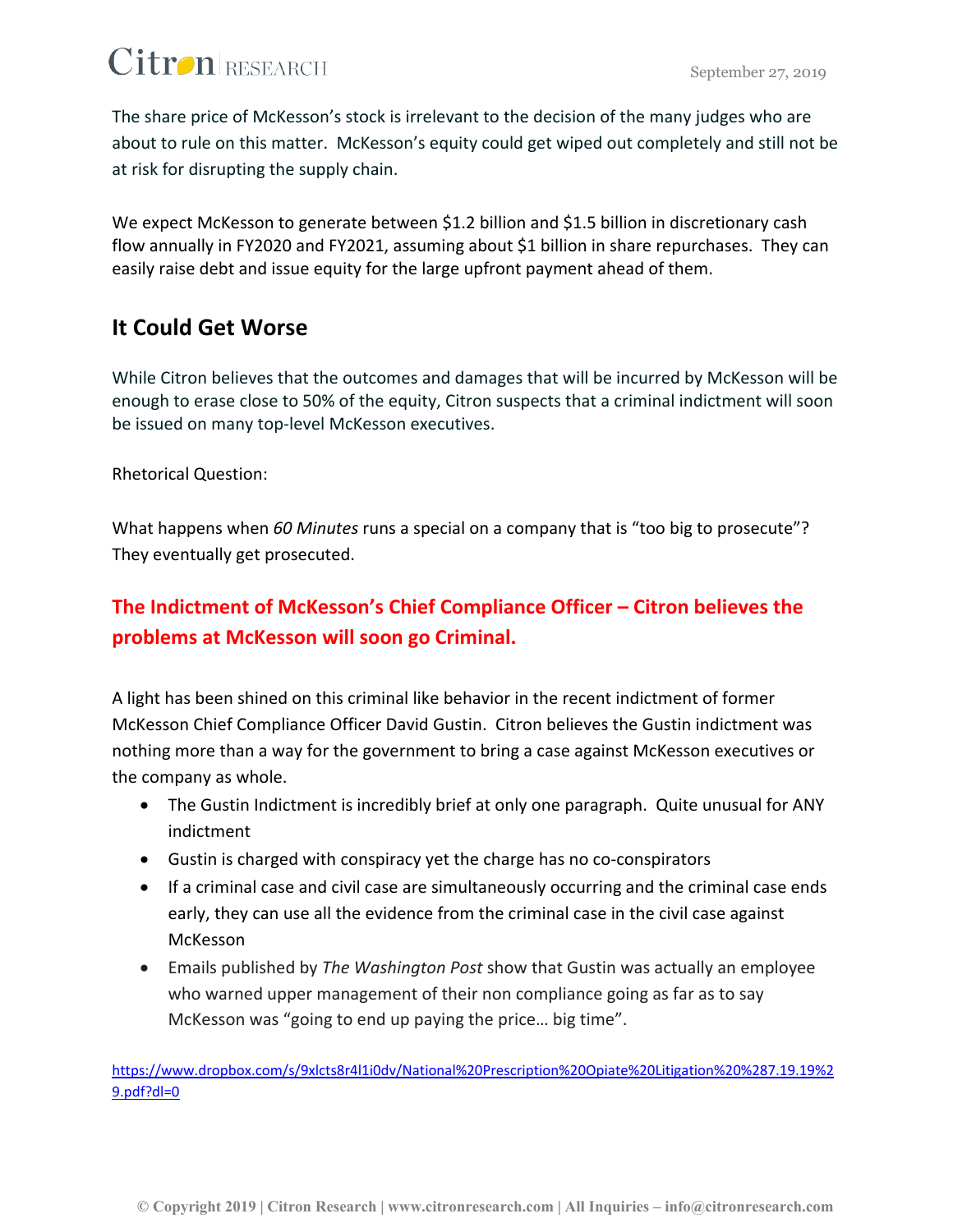Investors should read the following excerpt from the Plaintiff filing regarding David Gustin's efforts to notify management of the company's opioid issue:

*"The extremely high thresholds set by McKesson for controlled substances did not go unnoticed within the company. On August 31, 2011, Director of Regulatory Affairs, David Gustin, stated, "I have thought of an area that needs to be tightened up in CSMP and it is the number of accounts we have that have large gaps between the amount of Oxy or Hydro they are allowed to buy (their threshold) and the amount they really need. (Their current purchases) This increases the 'opportunity' for diversion by exposing more product for introduction into the pipeline than may be being used for legitimate purchases."' Ex. 256 (MCKMDL00507799). Despite Mr. Gustin's concerns, no serious efforts were undertaken to systematically reduce thresholds until 2015, a full four years later. (See Ex. 257, MCKMDL00410744; Ex. 258, MCKMDL00402184).*

*Second, McKesson routinely increased thresholds without obtaining adequate justification for the increase. In order to have a threshold increased under the CSMP, a customer was supposed to provide documentation supporting a legitimate change in business that warranted the threshold increase. Ex. 250 (MCKMDL00267635 at MCKMDL00267649). However, these requirements were routinely ignored.*

*For example, in April 2011, David Gustin expressed that McKesson needed to tighten up the process regarding threshold increases because threshold increases were "almost automatic" and being granted for insufficient reasons, like "business increase". Ex. 260 (MCKMDL00507221 at 00507223). Regulatory Affairs Director Tom McDonald reiterated these concerns in July 2012. Mr. McDonald noted that the company was too liberally granting threshold increases without proper documentation and often based only on a claim of business growth by the customer. Ex. 261 (MCKMDL00633455). Mr. Gustin became so concerned about the lack of due diligence being conducted by McKesson that he even noted to other colleagues in regulatory affairs that "[w]e as DRAs need to get out visiting more customers and away from our laptops or the company is going to end up paying the price . . . big time." Ex. 262 (MCKMDL00634329 at 00634331). Another Regulatory Affairs Director, Michael Oriente, responded, "I am overwhelmed. I feel that I am going down a river without a paddle and fighting the rapids. Sooner or later, hopefully later I feel we will be burned by a customer that did not get enough due diligence. I feel it is more of when than if we have a problem rise up." Ex. 262 (MCKMDL00634329 at 00634330-31)."*

### **Drug Pricing Deflation – Obvious**

The same analysts defending McKesson believe the Trump drug pricing plan is just short-term noise. As this report is being written, healthcare stocks are in the decline on the fear of a Medicare For All system. Regardless of who wins the 2020 election, McKesson's valuation multiple will be under pressure.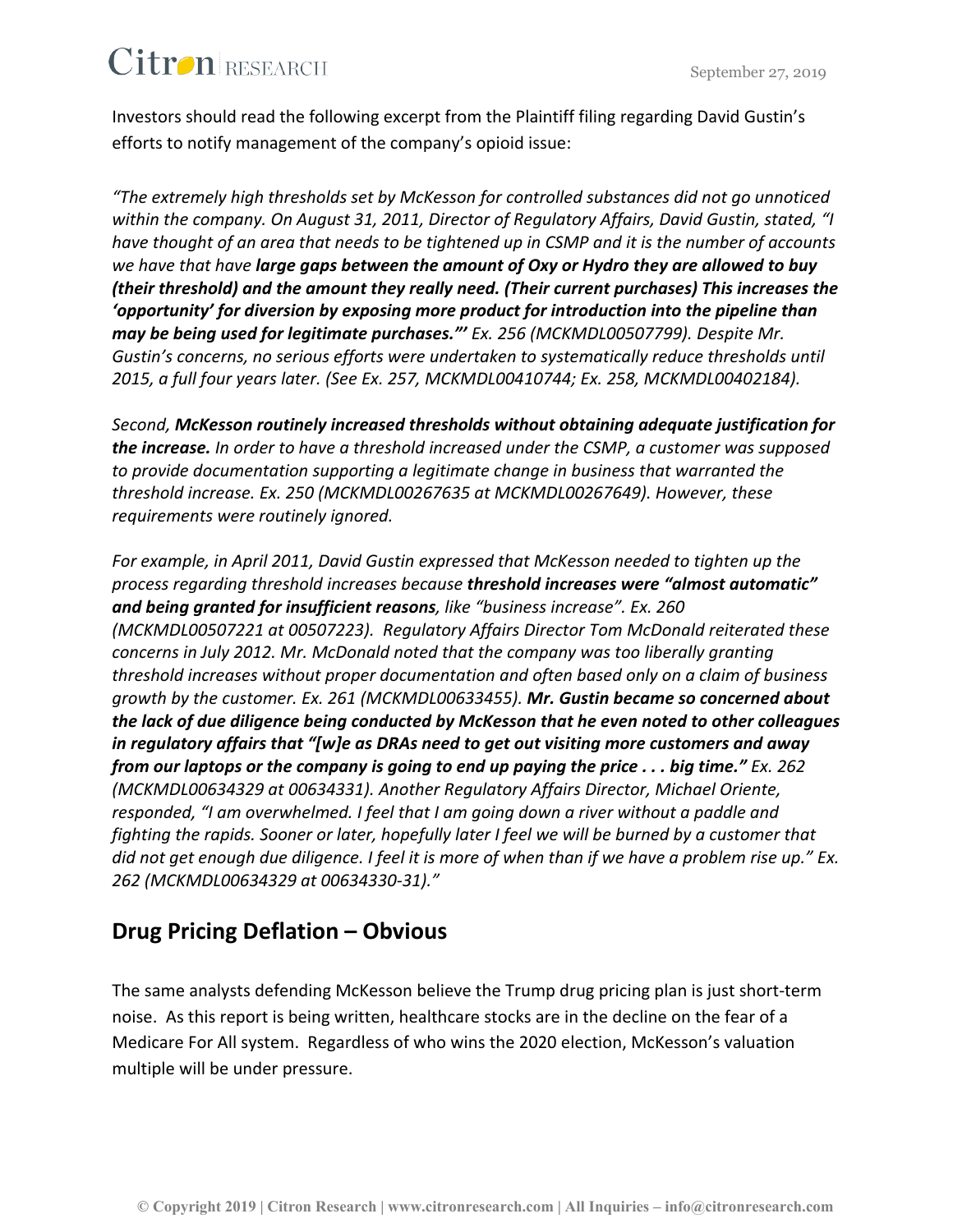**This Monday, the Ways and Means Committee released a report highlighting "that U.S. drug prices are nearly four times higher than the combined average of 11 other similar countries, and that Americans pay as much as 67 times more than consumers in other nations for prescription drugs, even when accounting for rebates."** 

[https://waysandmeans.house.gov/sites/democrats.waysandmeans.house.gov/files/documents/U.S.%20vs.%20Int](https://waysandmeans.house.gov/sites/democrats.waysandmeans.house.gov/files/documents/U.S.%20vs.%20International%20Prescription%20Drug%20Prices_0.pdf) [ernational%20Prescription%20Drug%20Prices\\_0.pdf](https://waysandmeans.house.gov/sites/democrats.waysandmeans.house.gov/files/documents/U.S.%20vs.%20International%20Prescription%20Drug%20Prices_0.pdf)

This is a not a partisan issue. The one thing Trump and Warren agree on is that drug pricing in the United States must go lower. The trend has already started and McKesson has been depending on stock buybacks to maintain EPS growth. With the potential of massive fines on the horizon McKesson will soon have to limit the levers they are pulling.

Amazingly, despite stock crippling fines on the horizon and the core business under scrutiny from a structural change in healthcare, McKesson is trading at an NTM EV/EBITDA multiple of 8.7x and above its long-term average of 8.1x.



#### **Conclusion**

The results of the McKesson trial will be the top news story of the day. There is no way the headline reads: "Drug Distributors Get off Easy as Judge issues Low Fines". McKesson will pay for others, as they are the deep pockets in this case.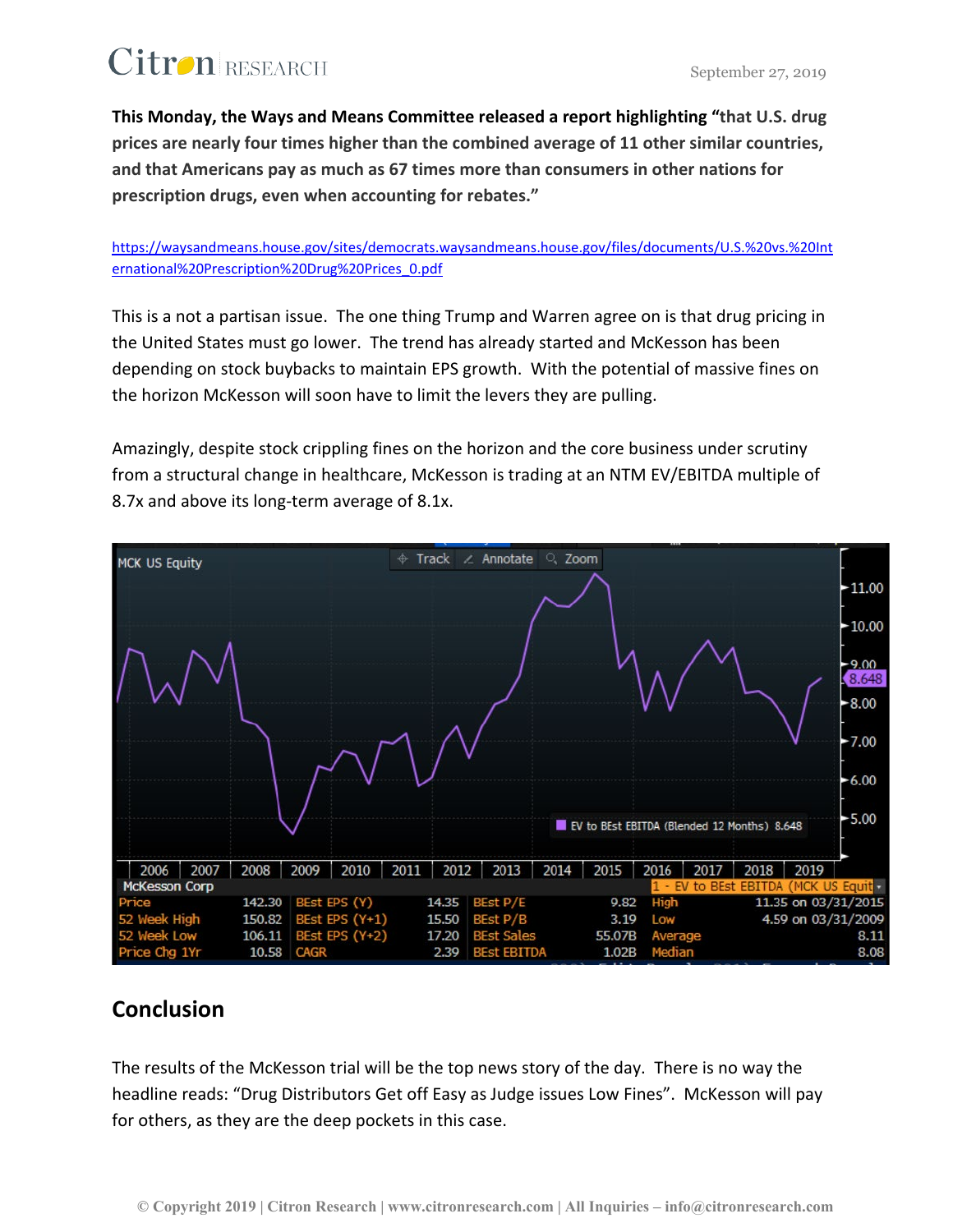McKesson will still play an integral role in administering drugs to those in need. This company will not get put into bankruptcy by this issue. However, it is time for someone to pay for the crisis and we believe this will be McKesson.

### **Cautious Investing to All**

*These reports have been prepared by either Citron Research ("Citron Research") or Citron Capital, LLC ("Citron Capital"). Citron Research and Citron Capital are referred to collectively as "Citron" and each individually as a "Citron Entity." Each report specifies the publisher and owner of that report. All reports are for informational purposes only and presented "as is" with no warranty of any kind, express or implied. Under no circumstances should any of these reports or any information herein be construed as investment advice, or as an offer to sell or the solicitation of an offer to buy any securities or other financial instruments.*

*Citron Research produces research reports on publicly traded securities, and Citron Capital is an exempt reporting adviser filed with the California Department of Business Oversight. The reports are the property of the applicable Citron Entity that published that report. The opinions, information and reports set forth herein are solely attributable to the applicable Citron Entity and are not attributable to any Citron Related Person (defined below) (other than the Citron Entity that published the report).*

*By downloading, accessing, or viewing any research report, you agree to the following Terms of Use. You agree that use of the research presented in any report is at your own risk. You (or any person you are acting as agent for) agree to hold harmless Citron Research, Citron Capital and each of their affiliates and related parties, including, but not limited to any principals, officers, directors, employees, members, clients, investors, consultants and agents (collectively, the "Citron Related Persons") for any direct or indirect losses (including trading losses) attributable to any information in a research report. You further agree to do your own research and due diligence before making any investment decision with respect to securities of the issuers covered herein (each, a "Covered Issuer") or any other financial instruments that reference the Covered Issuer or any securities issued by the Covered Issuer. You represent that you have sufficient investment sophistication to critically assess the information, analysis and opinion presented in any Citron report. You further agree that you will not communicate the contents of reports and other materials made available by Citron to any other person unless that person has agreed to be bound by these Terms of Use. If you access, download or receive the contents of Citron reports or other materials on your own behalf, you agree to and shall be bound by these Terms of Use. If you access, download or receive the contents of Citron reports or other materials as an agent for any other person, you are binding your principal to these same Terms of Use.*

*As of the publication date of a Citron report, Citron Related Persons (possibly along with or through its members, partners, affiliates, employees, and/or consultants), Citron Related Persons clients and/or investors and/or their clients and/or investors have a position (long or short) in one or more of the securities of a Covered Issuer (and/or options, swaps, and other derivatives related to one or more of these securities), and therefore may realize significant gains in the event that the prices of a Covered Issuer's securities decline or appreciate. Citron Research, Citron Capital and/or the Citron Related Persons may continue to transact in Covered Issuers' securities for an indefinite period after an initial report on a Covered Issuer, and such position(s) may be long, short, or neutral at any time hereafter regardless of their initial position(s) and views as stated in the Citron research. Neither Citron Research nor Citron Capital will update any report or information to reflect changes in positions that may be held by a Citron Related Person.*

*This is not an offer to sell or a solicitation of an offer to buy any security. Neither Citron Research nor any Citron Related Person (including Citron Capital) are offering, selling or buying any security to or from any person through any Citron research reports. Citron Research is affiliated with Citron Capital. Citron Capital is an exempt reporting adviser filed with the California Department of Business Oversight and is not registered as investment adviser in any other jurisdiction. Citron Capital does not render investment advice to anyone unless it has an investment adviser-client relationship with that person evidenced in writing. You understand and agree that Citron Capital does not have any investment advisory relationship with you or does not owe fiduciary duties to you. Giving*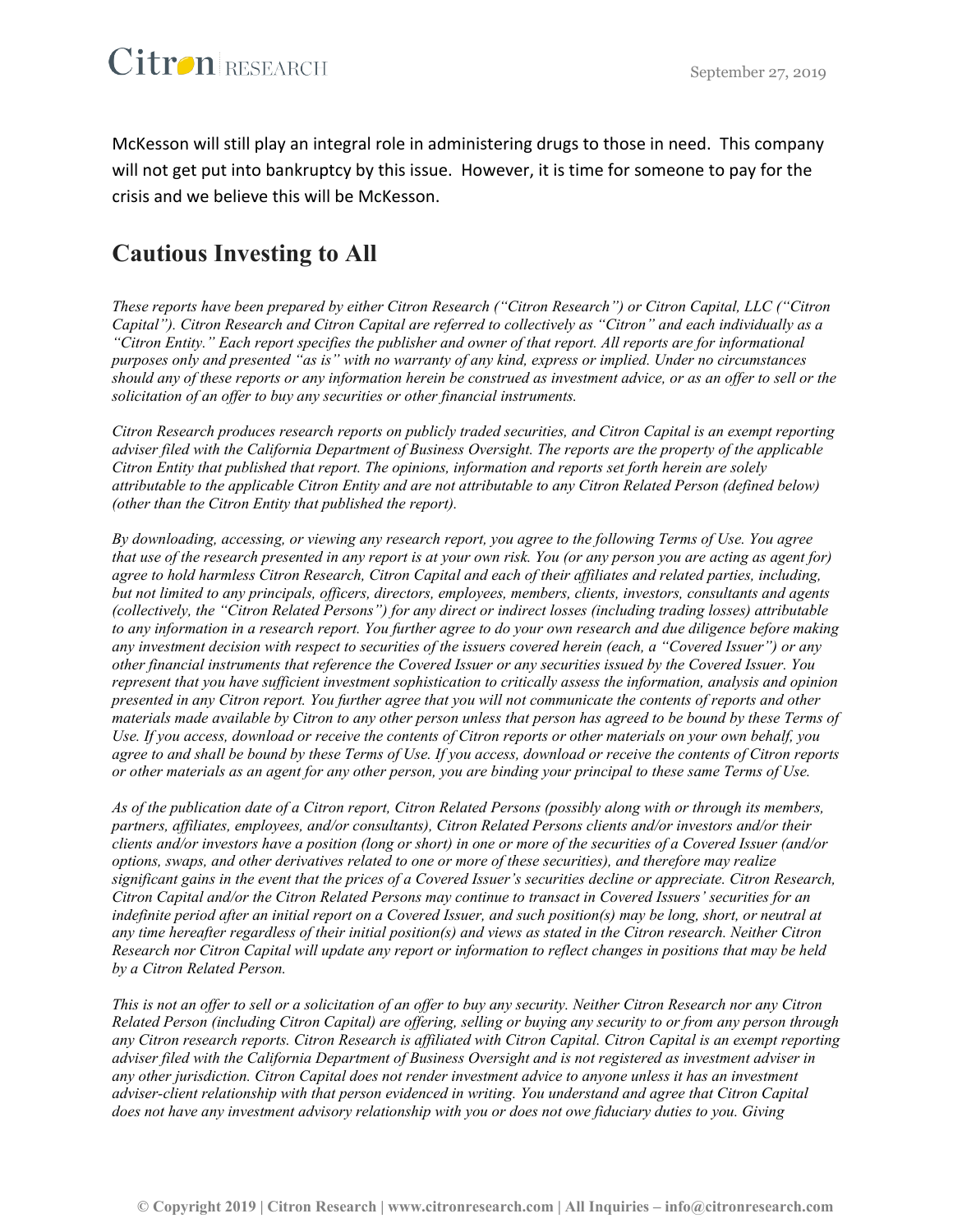

*investment advice requires knowledge of your financial situation, investment objectives, and risk tolerance, and Citron Capital has no such knowledge about you.*

*The research and reports made available by Citron reflect express the opinion of the applicable Citron Entity as of the time of the report only. Reports are based on generally available information, field research, inferences and deductions through the applicable Citron Entity's due diligence and analytical process. To the best of the applicable Citron Entity's ability and belief, all information contained herein is accurate and reliable, is not material nonpublic information, and has been obtained from public sources that the applicable Citron Entity believe to be accurate and reliable, and who are not insiders or connected persons of the Covered Issuers or who may otherwise owe a fiduciary duty, duty of confidentiality or any other duty to the Covered Issuer (directly or indirectly). However, such information is presented "as is," without warranty of any kind, whether express or implied. With respect to their respective research reports, Citron Research and Citron Capital makes no representation, express or implied, as to the accuracy, timeliness, or completeness of any such information or with regard to the results to be obtained from its use. Further, any research report contains a very large measure of analysis and opinion. All expressions of opinion are subject to change without notice, and Citron does not undertake to update or supplement any reports or any of the information, analysis and opinion contained in them.*

*In no event shall Citron Research, Citron Capital or any Citron Related Persons be liable for any claims, losses, costs or damages of any kind, including direct, indirect, punitive, exemplary, incidental, special or, consequential damages, arising out of or in any way connected with any information presented in any Citron report. This limitation of liability applies regardless of any negligence or gross negligence of Citron Research, Citron Capital or any Citron Related Persons. You accept all risks in relying on the information presented in any report.*

*You agree that the information in any Citron research report is copyrighted, and you therefore agree not to distribute this information in any manner without the express prior written consent of the applicable Citron Entity. If you have obtained Citron research reports in any manner other than as provided by Citron, you may not read such research without agreeing to these Terms of Use. You further agree that any dispute between you and Citron and their affiliates arising from or related to this report or viewing the material presented herein shall be governed by the laws of the State of California, without regard to any conflict of law provisions. The failure of Citron Research or Citron Capital to exercise or enforce any right or provision of these Terms of Use shall not constitute a waiver of this right or provision. You agree that each Citron Related Person is a third-party beneficiary to these Terms of Use. If any provision of these Terms of Use is found by a court of competent jurisdiction to be invalid, the parties nevertheless agree that the court should endeavor to give effect to the parties' intentions as reflected in the provision and rule that the other provisions of these Terms of Use remain in full force and effect, in particular as to this governing law and jurisdiction provision. You agree that regardless of any statute or law to the contrary, any claim or cause of action arising out of or related to Citron report or related material must be filed within one (1) year after the occurrence of the alleged harm that gave rise to such claim or cause of action, or such claim or cause of action be forever barred.*